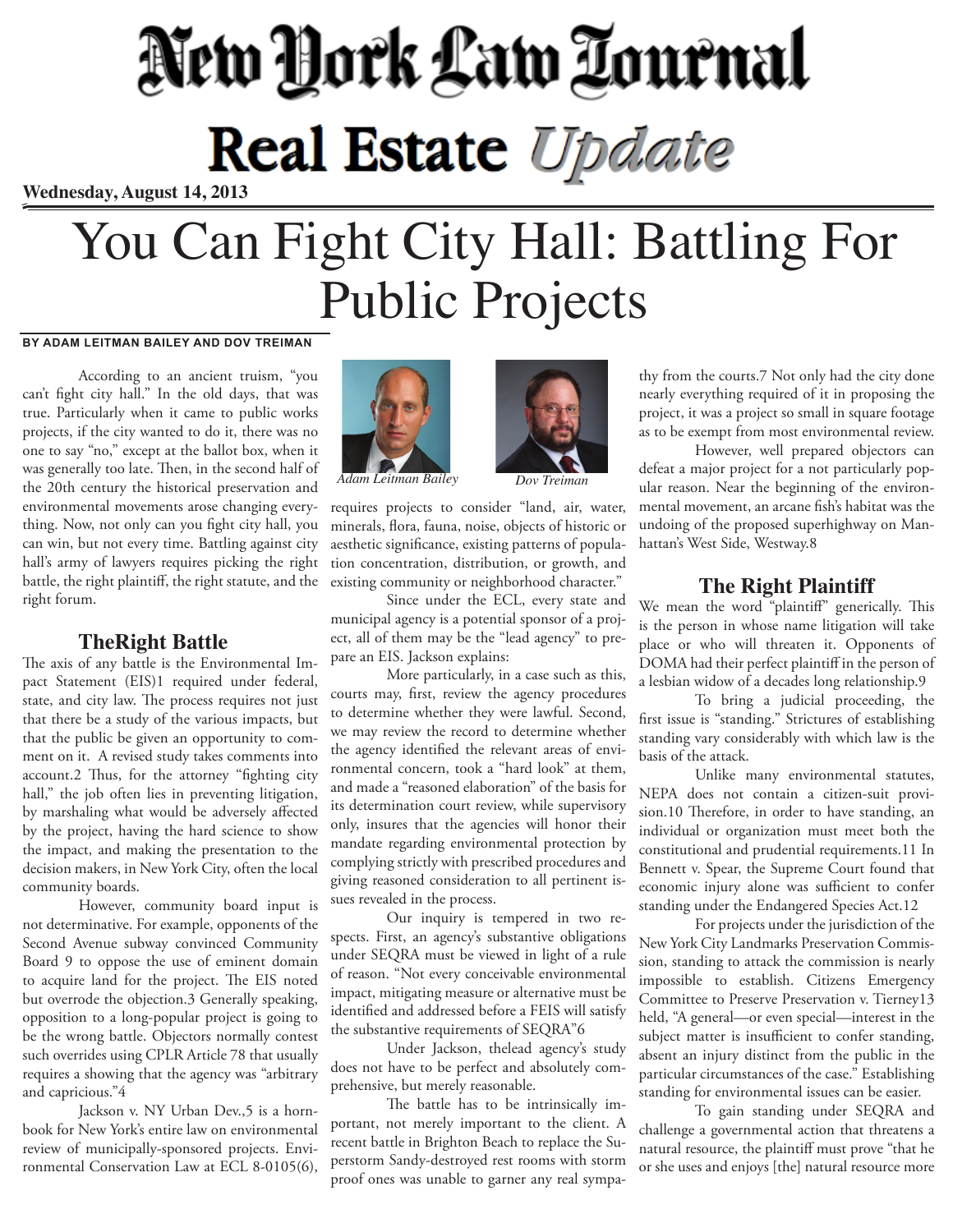**Conclusion**

Thus, in fighting city hall, one must act early and decisively, but also flexibly. Counsel fighting a project needs to not only know the law, but to be prepared with facts, figures, scientific and historical studies, a well chosen plaintiff and above all, a well chosen battleground.

*Adam Leitman Bailey is the founding partner of Adam Leitman Bailey, P.C. Dov Treiman is a partner at the firm. Alex Luxenburg and Kristy Eagan, summer associates at the firm, assisted in the preparation of this article.*

#### **Endnotes:**

1. The Second Avenue Subway EIS, as originally drafted, modified and supplemented are all to be found at http://www.mta.info/capconstr/sas/documents.html.

2. See, for example, Second Avenue Subway Final EIS, Chapter 4,http://www.mta.info/capconstr/sas/ documents/feis/chapter04.pdf.

3. Page 4-9.

4. CPLR 7803.

5. 67 N.Y.2d 400, 494 N.E.2d 429, 503 N.Y.S.2d 298, 17 Envtl. L. Rep. 20,362 (1986).

6. 67 N.Y.2d 400, 417.

7. http://www.nytimes.com/2013/04/15/nyregion/ restroom-on-boardwalk-threatens-luxury-views.html. 8. Sierra Club v. United States Army Corps of Engineers, 701 F. 2d 1011 (2d Cir. 1983).

9. United States v. Windsor, 570 US— (2013).

10. Citizen suit provisions provide private citizens with a right to sue to enforce a statute, essentially "stepping in the shoes" of the government.

11. Bennett v. Spear, 520 U.S. 154 (1997).

12. 520 U.S. 154 (1997). The court found that Article III standing requirements were met, but that prudential "zone of interests" standing requirements" were abrogated by the ESA"s citizen suit provision. Id.

13. 70 A.D.3d 576, 896 N.Y.S.2d 41, N.Y.A.D. (1st Dept., 2010).

14. Matter of Save the Pine Bush v. Common Council of City of Albany, 13 NY3d 297 (2009). 15. 405 US 727, 734 [1972].

16. The authors have private knowledge of a case where NYC only attacked standing because the private respondents did too even though standing was a decisive issue.

17. West 97th-West 98th Streets Block Ass'n v. Volunteers of America of Greater New York, 153 Misc.2d 321, 581 N.Y.S.2d 523.

18. http://www.nyc.gov/html/dcp/html/pub/fair. shtml.

19. Id.

20. Gitlen, "Substantive Impact of the SEQRA," 46 Alb L Rev 1241, 1248).

21. E.g., The National Historical Preservation Act of 1966.

22. 15 U.S.C. §793{c)(l).

23. 42 USC §§9601 et seq.

24. Alabama ex rel. Siegelman v. U.S. EPA, 911F.2d 499, 504 {11th Cir. 1990).

than most other members of the public."14 The test is similar to one established in Sierra Club v. Morton,15 where the Supreme Court held that an injury to a particular plaintiff's "aesthetic and environmental well-being would be enough [to establish standing]."

Anyone actually near a noisy polluting project will have standing. Objectors who appear as victims are more likely to garner court and media sympathy and be so perfect a plaintiff, the agency may be afraid to attack standing.16

An unattractive plaintiff risks the label "NIMBY," standing for "not in my back yard,"17 used pejoratively to describe an objector as one who regardless of the abstract good of the project, objects to the quality of life or adverse land value impact the objector foresees for the objector

New York City codified NIMBY-like considerations under the "Fair Share Criteria" adopted by the New York City Planning Commission in 199118 required under New York City Charter §203. The commission writes, "In fact, there is hardly a neighborhood in the city, no matter what the income level, that does not believe it is 'oversaturated' by burdensome facilities of one kind or another or, at the very least, overlooked when it comes to distributing benefits."19 The battle for "Fair Share" is also better fought in the community boards than in the courts.

## **The Right Statute**

For any project, numerous statutes may overlap in coverage. Environmental statutes alone include the National Environmental Policy Act (NEPA) (42 USC §§4321-4361), New York State's Environmental Conservation Law (codifying SEQRA, the State Environmental Quality Review Act), and New York City's Uniform Land Use Review Procedure (ULURP) (NYC Charter §197-c). All of these laws may apply. Unlike the federal law, New York's SEQRA is not merely a disclosure statute. It "imposes far more 'actionforcing' or 'substantive' requirements on state and local decision makers than NEPA imposes on their federal counterparts."20

We may add the various historical preservation statutes21 and even non-discrimination statutes. For example, Public Buildings Law §§51 & 52 require municipal projects to refrain from discriminating against handicapped persons. Federal acts may also include the Clean Air Act,22 the Comprehensive Environmental Response, Compensation, and Liability Act23 and the Resource Conservation and Recovery Act.24

The leading case under The Fair Share Criteria, Silver v. Dinkins,25 thoroughly explains the law's purpose: The city must seek to: (1) site facilities equitably by balancing the considerations of community needs for services, efficient and cost-effective service delivery, and the social,

economic, and environmental impacts of city facilities upon surrounding areas; (2) base its siting and service allocation proposals on the city's long-range policies and strategies, sound planning, zoning, budgetary principles, and local and citywide land use and service delivery plans; (3) expand public participation by creating an open and systematic planning process; (4) foster consensus building; (5) plan for the fair distribution among communities of facilities providing local or neighborhood services in accordance with relative needs among communities for those services; (6) lessen disparities among communities in the level of responsibility each bears for facilities serving citywide or regional needs; (7) preserve the social fabric of the city's diverse neighborhoods by avoiding undue concentrations of institutional uses in residential areas; and (8) promote government accountability by fully considering all potential negative effects, mitigating them as much as possible, and monitoring neighborhood impacts of facilities once they are built.

Thus, even if there is nothing supposedly wrong with a suggested city construction, the city still has to realistically consider whether it is fair to the particular neighborhood to have that facility in that place. Or, if it is the kind of facility that is nothing but a benefit to its surrounding neighborhood, the city must consider if it is fair to the rest of the city to locate it in the proposed location rather than somewhere else more needing the benefit.

Reviewing a project for what laws it may breach can be potentially nearly as broad as the full body of federal, state, and city law.

## **The Right Forum**

Picking the forum means not only picking the right court—federal or state—but picking the prelitigation battleground, such as the press, street demonstrations, or in politicians' offices.

Courts are bad places to stage these battles. New York State Article 78 proceedings rarely result in overturning agency decisions. Federal agencies' interpretations of NEPA are entitled to substantial deference.26 Rather, courts will uphold permissible agency actions, so long as the agency conducted the requisite "hard look" inquiry during its decision-making process.27

In close calls, courts will look to the twin aims of NEPA, which are: (1) requiring agencies "to consider every significant of the environmental impact of a proposed action;" and (2) "ensur[ing] that the agency will inform the public that it has indeed considered environmental concerns in its decision-making process."28

Finally, delays inherent in the judicial process alone can accord objectants time to build a groundswell of opinion the politicians cannot ignore.29